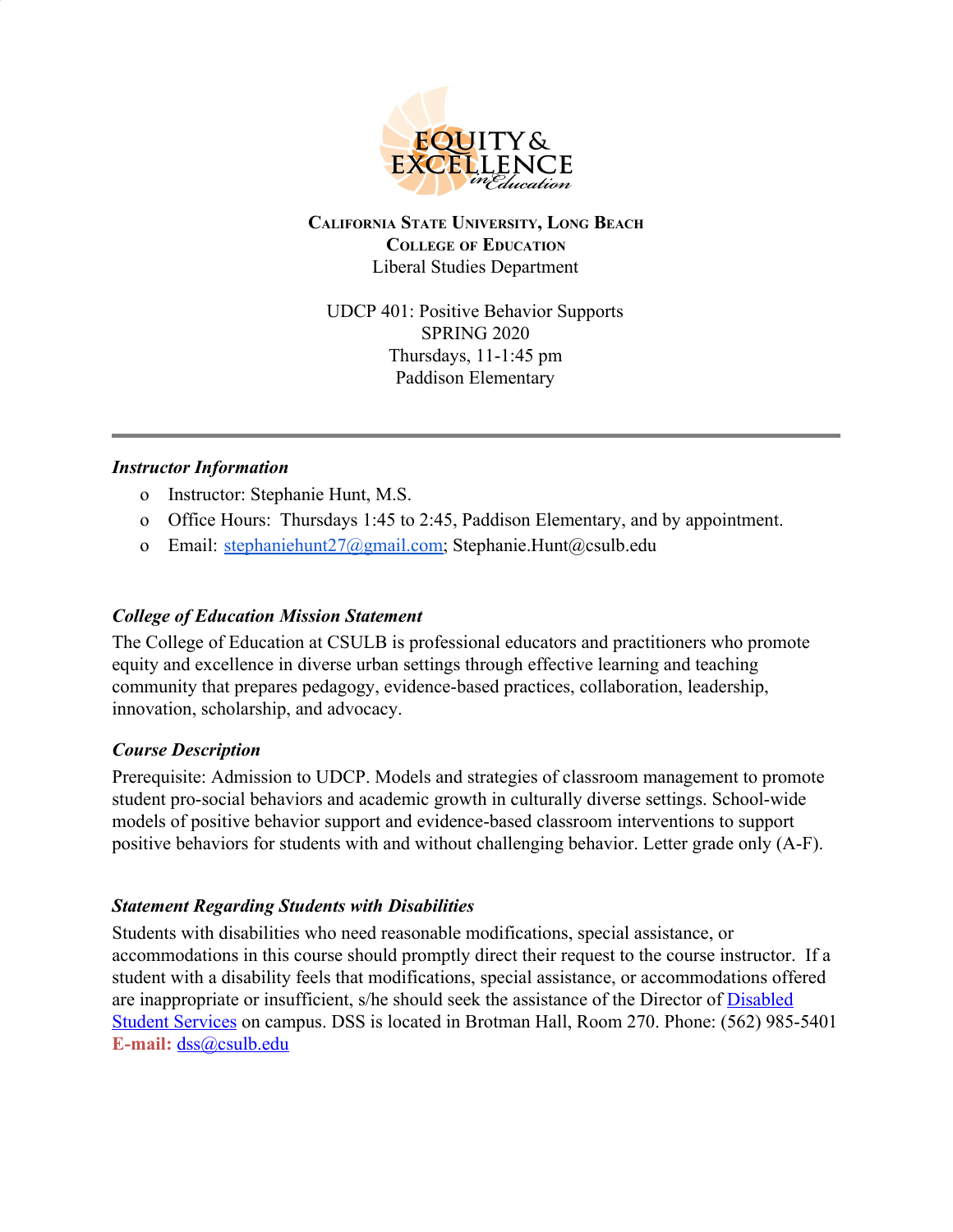#### *Student Learning Outcomes*

The following Student Learning Outcomes UDCP Preliminary credential, Added Authorization in Autism Spectrum Disorders, and the California guidelines for Behavioral Intervention Case Managers (BICMs; see California Education Code (3052(a)(1)).

Upon successful completion of the course, students will be able to:

- 1. Design classroom management plans to support healthy learning environments including daily classroom routines and transitions. (CTC Standard 14)
- 2. Identify those teacher behaviors and other ecological factors that influence student social and academic behaviors in both elementary and secondary programs.
- 3. Design interventions for challenging behaviors that include behavioral, social, and environmental supports. (CTC Standard 12)
- 4. Demonstrate an understanding of reinforcement principles.
- 5. Identify the individual communication and social skill needs of students demonstrating challenging behaviors, specifically those of students at-risk or with disabilities
- 6. Demonstrate how to effectively manage and respond to student conduct in individual, small group, and large group activities, and demonstrate the ability to identify and defuse situations that may lead to conflict or violence.
- 7. Identify the legal and ethical responsibilities of educators in dealing with behaviors that interfere with learning.
- 8. Identify, define, and apply behavioral strategies and principles of human behavior and learning to real behavior issues in schools.
- 9. Demonstrate understanding of state and federal regulations regarding the assessment and intervention of students with disabilities who display challenging behaviors.
- 10. Design and implement relevant and useful behavioral assessment procedures to collect baseline, progress monitoring data, evaluation, and intervention validity data.
- 11. Use functional behavioral assessment and analysis procedures to identify the function of an identified maladaptive behavior.
- 12. Design, implement, and monitor comprehensive behavior support plans appropriate to an identified problem behavior based on data collected.
- 13. Evaluate the efficacy and efficiency of implemented behavior support plans.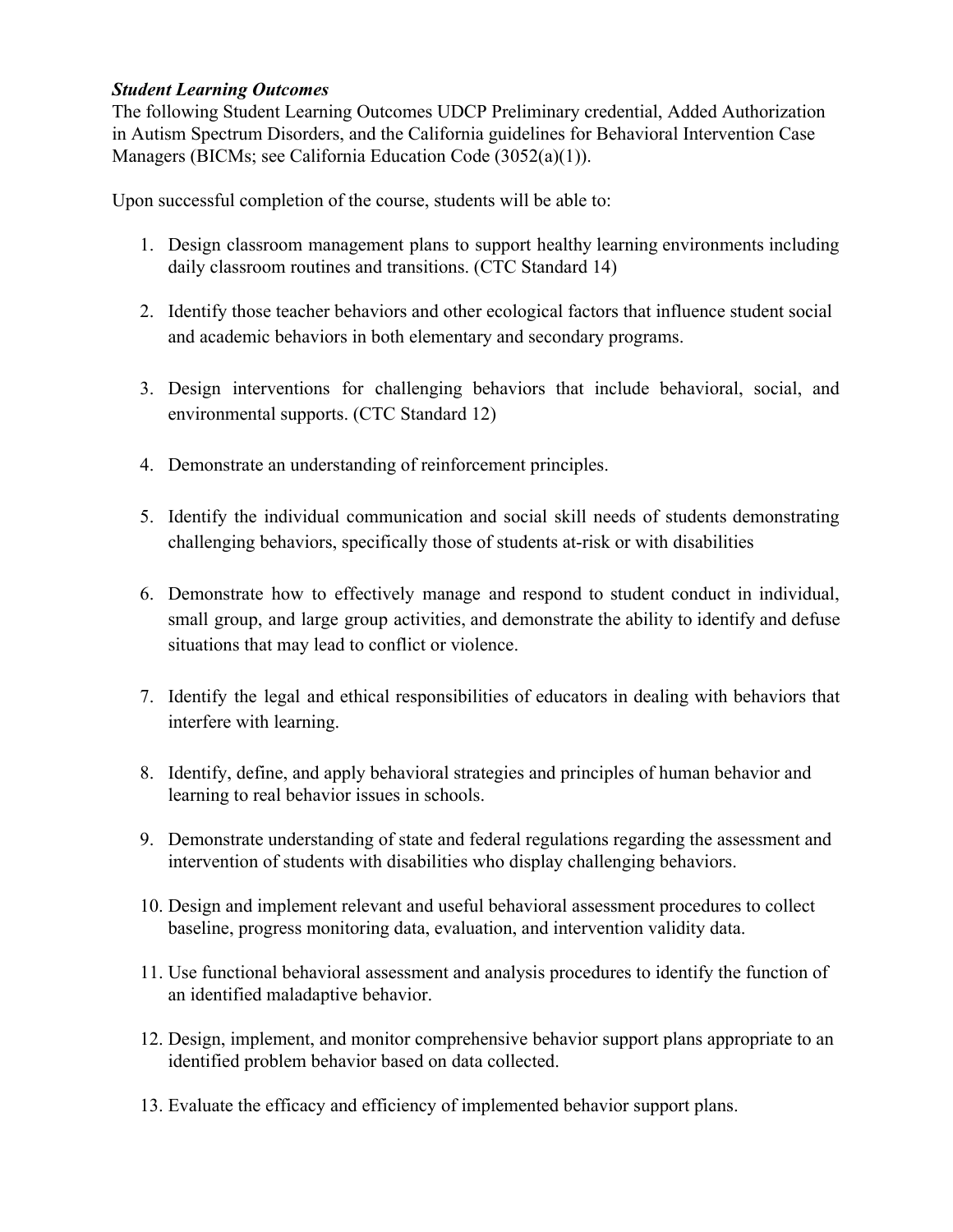#### *Required Texts*

- Evertson, C., Emmer, E.T. (2017). *Classroom Management for Elementary Teachers* (10<sup>th</sup> ed.). Boston, MA: Allyn & Bacon.
- Bambara, L.M., Janney, R. & Snell, M.E. (2015). *Teachers' Guides to Inclusive Practices: Behavioral Support* (3rd ed.). Baltimore, MD: Brookes.

#### **Student Responsibilities**

#### *1. Class Attendance & Participation*

- a). The course will include lectures, discussion, group activities, & on-line activities. It is expected that students will have thoroughly read the assigned readings, be prepared to make thoughtful contributions to class discussions, and complete all assignments. Class attendance is mandatory. Professionalism requires you to be **on time** for each class and **fully prepared** by finishing all required readings and assignments. During class meetings you will engage in quick writes, pop quizzes, small-group, and whole-class activities related to course topics. Points will be based on completion of course readings, active and thoughtful contributions to small-group and whole class activities, and displaying professional behavior (e.g., collaborative and respectful interactions with instructor, peers, and guest speakers, timeliness in coming to class and turning in assignments, etc.) You will need to have done your readings prior to class in order to fully participate in these activities.You must be on time and remain throughout the full class. Arriving more than 15 minutes late or leaving more than 15 minutes early is disruptive to the learning of others, and will be considered as an absence. Given the nature of the course, learning by borrowing a classmate's class notes will be virtually impossible. Attendance will be recorded at the beginning of each class. Students are expected to email the professor about any absences prior to the absence. Students are allowed **one unexcused absence**. After one unexcused absence, **each unexcused absence deducts 10 points from the student's final grade.**
- b). Excused absences will be granted ONLY if evidence (e.g., a doctor's written notice, a letter for jury duty or university business, or a copy of a funeral program) is provided **in a timely manner** (i.e., when you come to class after your absence). Excused absences are: (1) student's illness or injury; (2) death, injury, or serious illness of an immediate family member or the like; (3) religious reasons (California Education Code section 89320); (4) jury duty or government obligation; (5) University sanctioned or approved activities. Students are fully responsible for the content of the classes due to absences.
- *2. Class Civility*

In class, you are expected to actively participate in class discussions and activities, and act in a professional manner, including working collaboratively with peers and respecting peers' viewpoints and perspectives. During class, students should **turn off** cellular phones and any other devices that make noise as a courtesy to the professors and classmates. **Phones and other communication devices should be kept in your pocket or backpack.** Texting, talking on a cell phone, reading e-mails, surfing the Internet, doing homework, and talking during class time are disrespectful to both the professors and classmates. If there is a good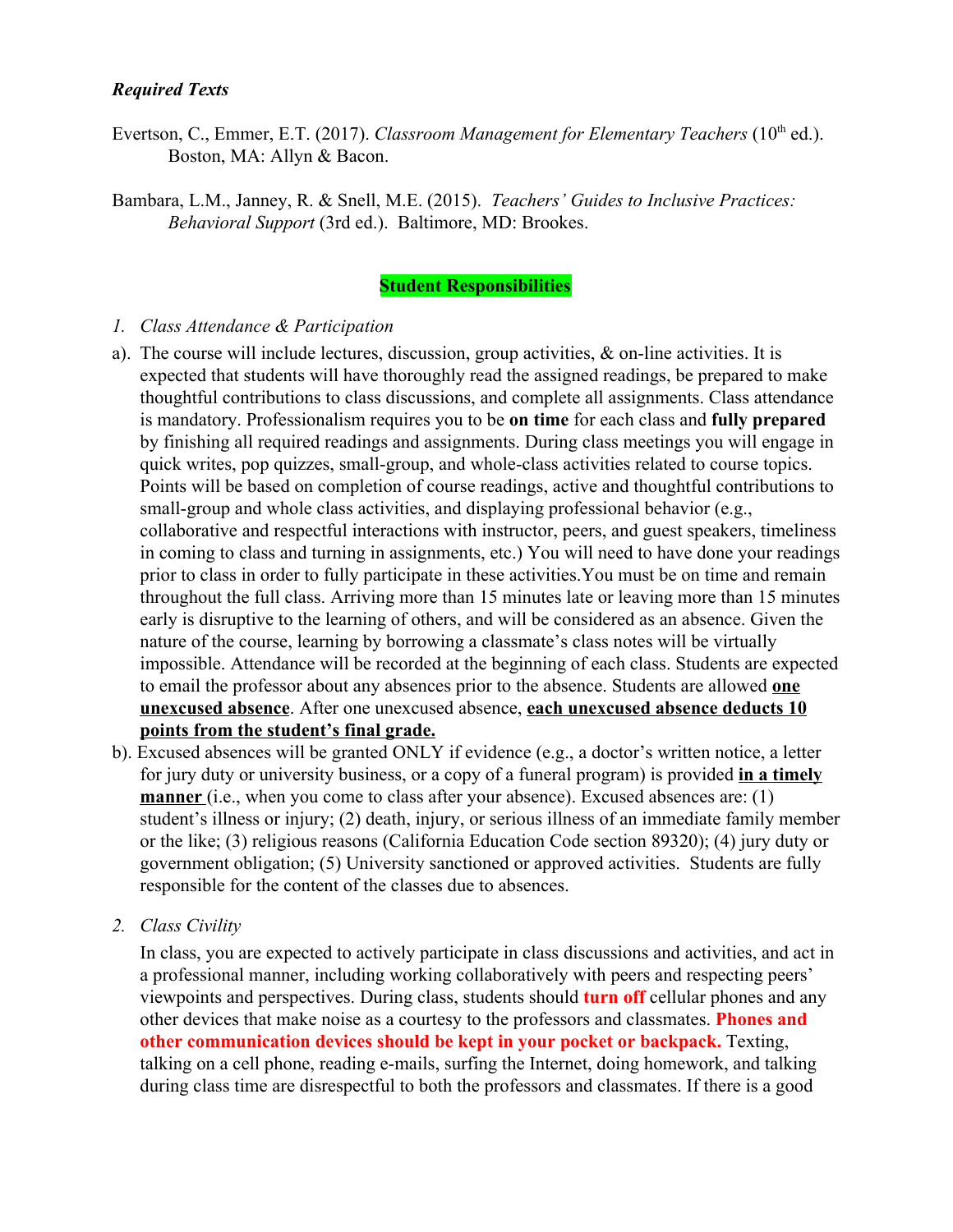reason for having a cell phone turned on during class, the student must inform the professors at the beginning of a class meeting.

*3. Academic Honesty*

With respect to the academic honesty of students, it is expected that all material submitted as part of any class assignments, in or out of class, is the actual work of the student whose name appears on the material or is properly documented otherwise. The concept of academic honesty includes plagiarism as well as receiving improper assistance. Plagiarism is defined as "…the act of using the ideas or work of another person or persons as if they were one's own , without giving credit to the source. Such an act is not plagiarism if it is ascertained that the ideas were arrived at through independent reasoning or logic or where the thought or idea is common knowledge. Acknowledge of an original author or source must be made through appropriate references, i.e., quotation marks, footnotes, or commentary. Examples of plagiarism include, but are not limited to, the following: the submission of a work, either in part or in whole, completed by another; failure to give credit for ideas, statements, facts or conclusions with rightfully belong to another; in written work, failure to use quotation marks when quoting directly from another, whether it be a paragraph, a sentence, or even a part thereof; close and lengthy paraphrasing of another writing or paraphrasing…". Students found to have engaged in academic dishonesty are subject to review as per university academic policy:

([http://www.csulb.edu/divisions/aa/research/our/information/policies/cheating/\)](http://www.csulb.edu/divisions/aa/research/our/information/policies/cheating/).

- *4. Course Syllabus, Course Materials, and Course Assignments*
- a). You are responsible for the information and requirements stated in this course syllabus; guidelines for course assignments; instructional materials and announcements posted on Beachboard; and email communications.
- b). You are expected to download all course-related materials to your computer and put them in respective folders and subfolders **BEFORE EACH CLASS MEETING**. Downloaded course materials should be in a folder or a subfolder from which you can easily retrieve. There is **NO class time** allocated for you to download or search course materials, which is just a huge waste of your valuable class time and your tuition! **You are expected to bring course materials to the class meeting as specified in the course schedule**.
- c). Once you have completed this course, you will NOT have access to the course content on the Beachboard.
- d). Please make sure that your BeachBoard account has the most up-to-date email address available for you that you check routinely. You may update your email address online at MyCSULB. I intend to use these addresses as one of my main ways to communicate with you outside of class. Please check your email regularly and keep your email address current.
- *5. Quality of Assignments and Submission of Your Work*
- a). You should word process all of your course assignments using 12-point font, 1" margins, black print, numbered pages, and double-spacing. All written assignments must be typed, professionally written, and spell-checked. When references are used, they must be properly cited using American Psychological Association (APA) format (6<sup>th</sup> Edition). Several online resources on this format have been listed on the BeachBoard site in the "APA Styles" folder under "Websites." The university library has the full APA style guide in its reference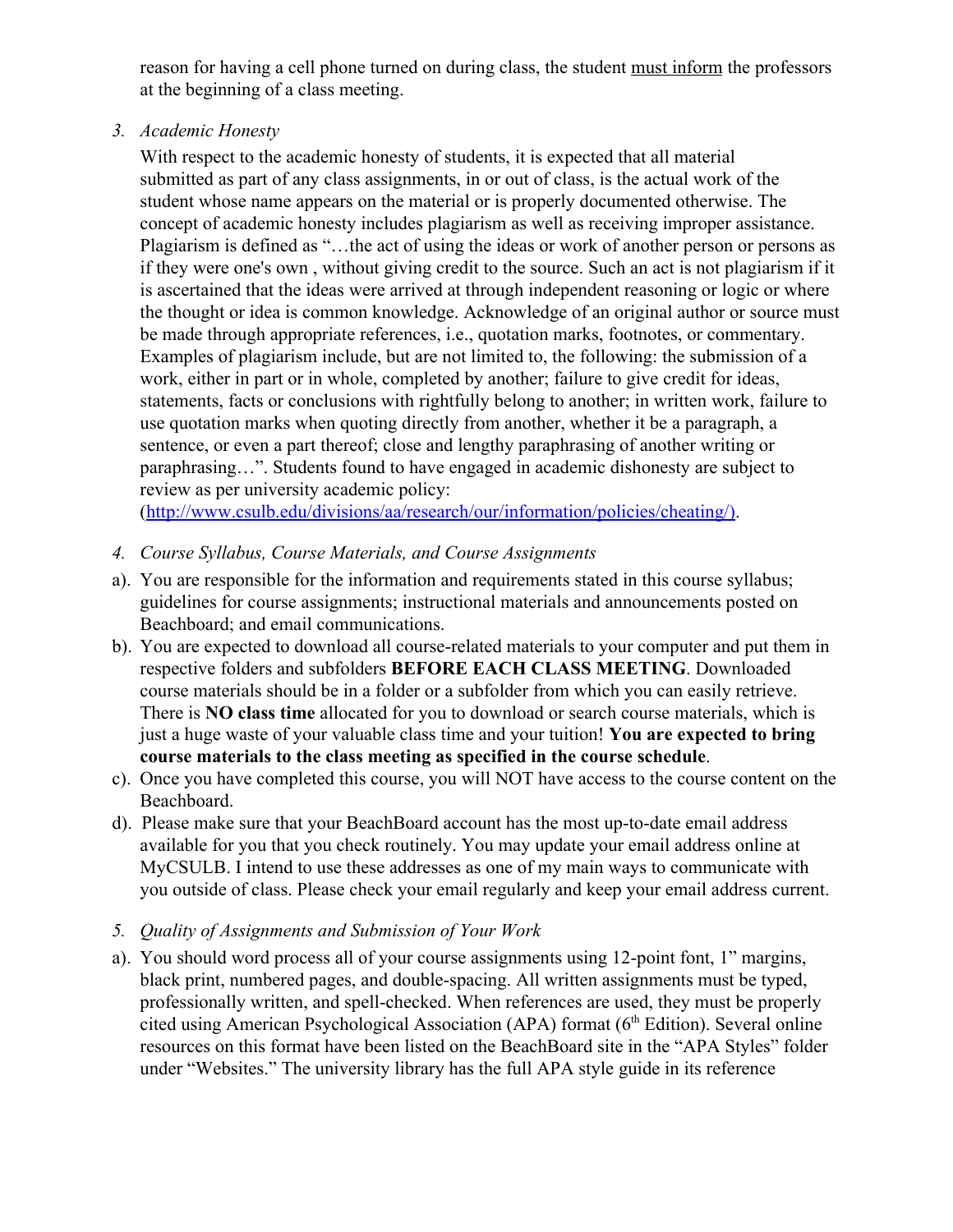collection. It is recommended that you purchase a copy of the APA Manual for yourself, particularly if you plan to continue in a credential or advanced degree program.

- b). Assignments are expected to have correct grammar, spelling, and punctuation.
- c). It is your responsibility to label and submit each work (that is required to be submitted online) to a specific place on the Beachboard as specified in each guideline for a course assignment.
- d). You are advised to keep a copy of each submitted work for your own records.
- e). The ability to communicate clearly and thoroughly in writing is an essential skill for any teacher or professional in education. Therefore, there is a great deal of emphasis on this skill in this course. I expect all final submitted work to reflect careful editing as well as your best thinking, organization, and writing. Writing is a process. Therefore, you are strongly encouraged to begin writing all assignments early and to allow yourself plenty of time to get any additional support you may need (e.g., the Writing Center, peers, or the instructor during office hours) and go through the revision process.
- *6. Due Dates*
- a). All course assignments are due on the date specified the course schedule.
- b). Given that you cannot control the teaching schedule in the classroom where you are completing your field work-related course assignments, you are required to inform, in an email, the professors of the reason for a late work (e.g., you cannot turn in lesson reflection on the due date because you were not able to teach the lesson due to a fire drill in your classroom). You should complete any fieldwork assignments once the teacher allows you to do so. Waiting until the end of the semester to complete your field work does not benefit your learning in this class and would put a burden on your cooperating teacher and his or her students.
- c). **Any course assignment that does not follow the guidelines will receive a grade of 0.**

## *Course Assignments*

## **Classroom Observation Report (40 points)**

Each student has the responsibility for selecting a teacher to set up a brief (1-3 hours) observation of their classroom. The classroom can be either a general or special education class, K-6 only. The emphasis of the observation is to reflect upon the specific classroom management activities in the classroom you observe and to note concerns, if any. Students must submit a signed observation description form along with a brief narrative that answers the provided questions. Any observation submitted without the completed signature form will receive a 5-point deduction. The observation/signature form (which will also serve as the rubric) is posted on BeachBoard. Note: Students are encouraged to plan ahead in scheduling the classroom observation.

## **IRIS Center Modules (Two modules at 10 pts)**

Students will complete online IRIS assignments and submit them via email on or before the scheduled due date.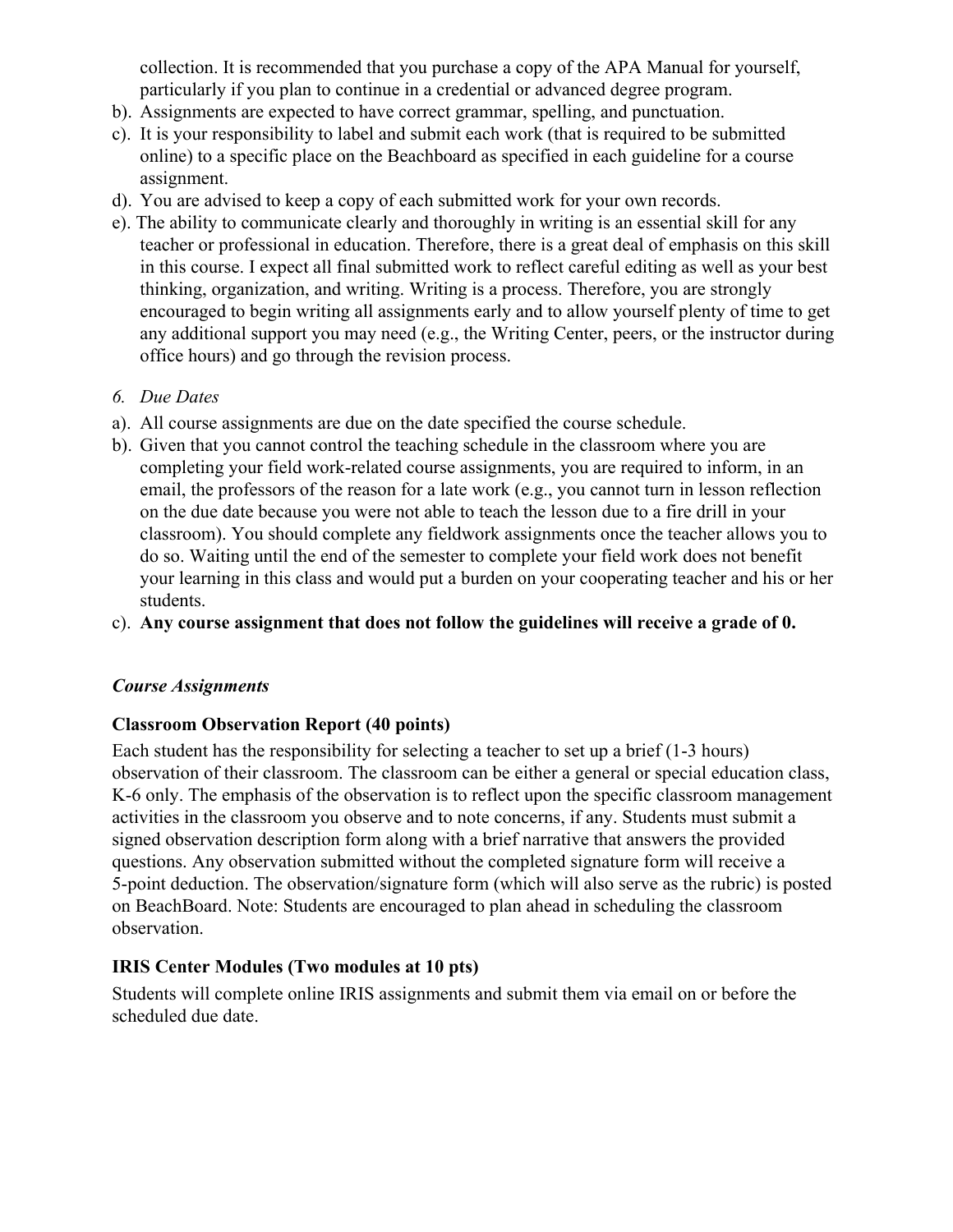#### **SIGNATURE ASSIGNMENT: Tier 2 Intervention Case Study (60 points)**

UDCP candidates will identify one student who is displaying a behavior issue. The objective of this project is to propose an intervention to extinguish challenging behaviors and increase the prevalence of a desired behavior.

**Case Study Tier 2:** Problem Identification, Problem Analysis, Plan Development

- 1. Summary of data:
	- a. Review student records, e.g., cumulative file, attendance, discipline, health, etc.
	- b. Review history of the behavior to determine effectiveness of previously used behavioral interventions
	- c. Systematic observation of the occurrence of the targeted behavior over 2 weeks to obtain a definition and description of the frequency and/or intensity of the problem behavior;
	- d. Systematic observation of the immediate antecedent events and consequences associated with each targeted problem behavior to determine the function the behavior serves;
	- e. An analysis of the antecedents and consequences that maintain the targeted (problem) behavior;
	- f. Ecological analysis of the setting(s) in which the behavior occurs most frequently. *(Factors to consider may include the physical setting, social setting, activities and nature of instruction, scheduling, quality of communication between the individual and staff and other students, degree of individual's independence, degree of individual's participation, amount and quality of social interaction, degree of choice, and variety of activities.)*
- 2. Definition of target behavior & replacement/alternative behavior
	- a. A description of the nature, severity, and rate of the target behavior in objective and measurable terms;
	- b. Description of baseline data (minimum 2 data points) from empirical observation (i.e., event, duration, time-sampling, etc.)
	- c. Description of a replacement behavior (serves the same function) or an alternative behavior
- 3. A detailed description of one behavior intervention to be used and the circumstances for its use, including:
	- a. Recommendation of one intervention that seems to be warranted based on the Functional Behavior Analysis (FBA) data;
	- b. Reference to at least two resources supporting your choice of intervention, describing how this specific intervention is relevant and appropriate for the target behavior. Sources include course readings, activities (IRIS Modules), or outside resources pre-approved by instructor.
	- c. Specific criteria for discontinuing the use of the intervention for lack of effectiveness or replacing it with an identified and specified alternative intervention;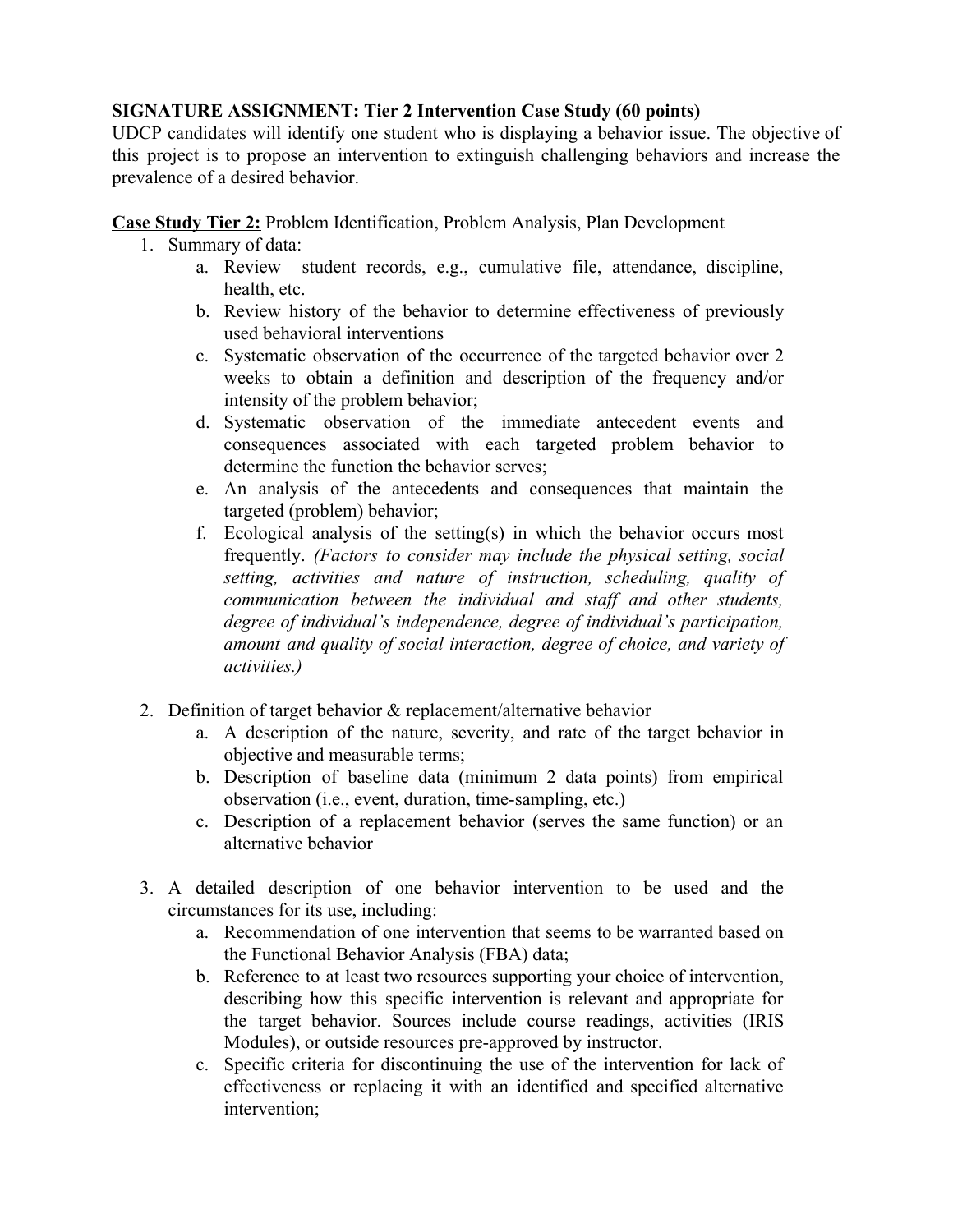d. Challenges you might meet regarding implementation, student participation, etc. and how you will manage them.

#### **Tier 3 Intervention Case Study (40 points)**

The case study project is intended to give you practice designing an intervention to, hopefully, replace an undesired behavior. In pairs, students will be provided with a case study scenario. With this case study, students must identify the problem behavior and design an intervention to meet the needs of the student. One case study report will be written and submitted to the instructor on BeachBoard.

- 1. **In pairs**, choose one intervention that would address the target behavior described in the case study provided to you.
	- a. Describe how the intervention fits the target behavior, and its "goodness of fit" in the classroom.
	- b. Explain how you will implement the intervention (including skills student needs to be taught, teacher response to behavior, how intervention should be evaluated, and the potential long term success).
- 2. Find 3 articles (must be from peer reviewed journals) concerning your one intervention topic. All articles must be on the same intervention topic. Share articles with the instructor to get approval. (Approval is required and is part of the total grade).
- 3. Articles used to support the paper must be submitted (in original format) with the final draft of the paper. Points will be deducted if articles are not attached.
- 4. All papers must have a reference page completed in APA format.
- 5. Write a 4-5 page paper describing how the intervention you researched would benefit your particular case study. See BeachBoard for description and rubric.
- 6. The following documents must be attached: (points will be deducted if incomplete)
	- a. Narrative
	- b. Minimum of 3 empirically-based current articles (2005 2020), in their original  $\&$ complete format, that are directly related to the intervention topic.
	- c. Additional articles cited in the narrative.

Paper will be submitted on BeachBoard and shall not exceed 5 pages, double-spaced, 1-inch margin, with 12-point font.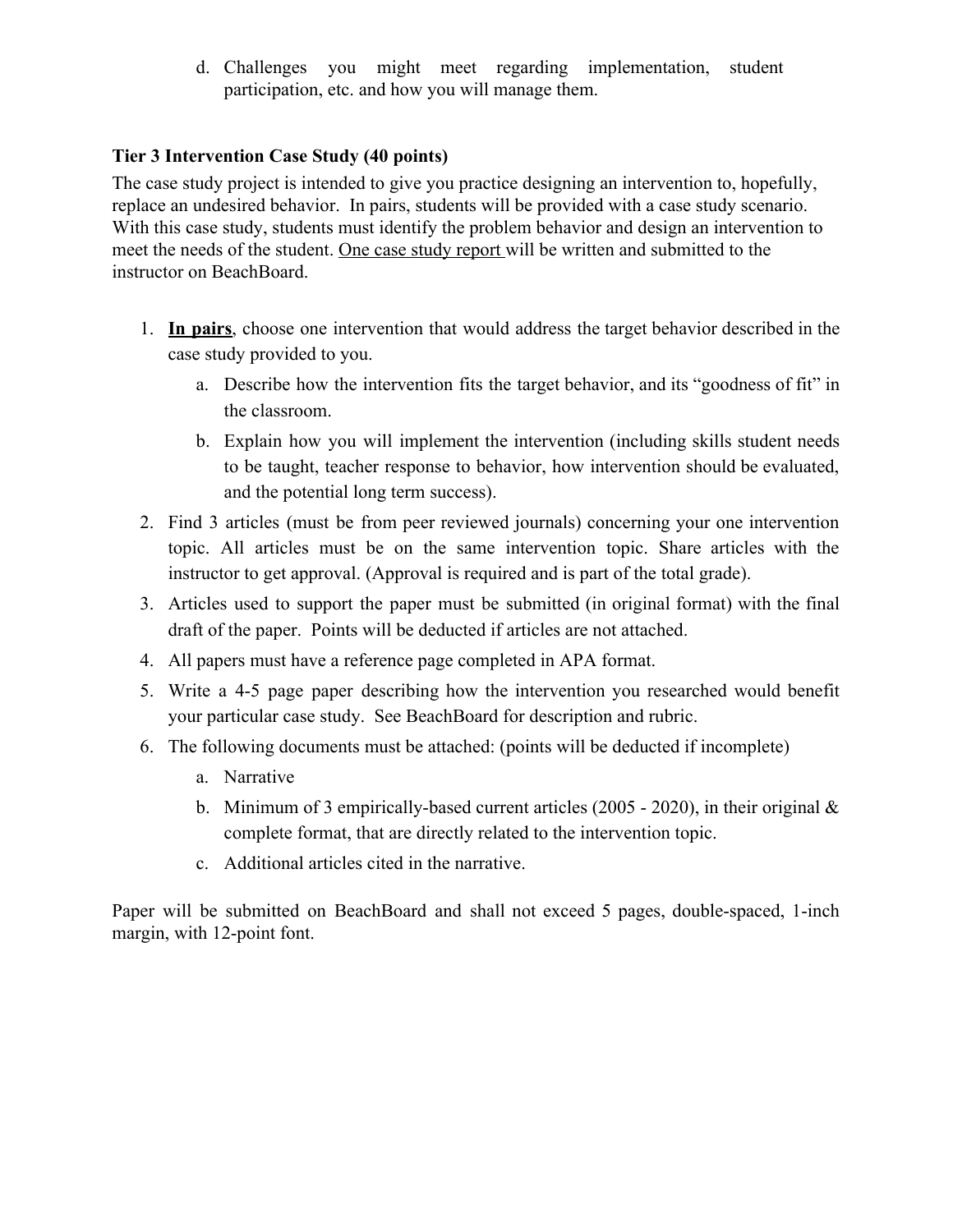#### *Assignments and Grading*

Grades will be calculated using a total point scale as follows:

| <b>Class Participation</b>     | 40 points |
|--------------------------------|-----------|
| <b>Classroom Observation</b>   | 40 points |
| IRIS Assignments (2 - 10 pts)  | 20 points |
| Intervention Case Study Tier 2 | 60 points |
| <b>Online Activities</b>       | 20 points |
| Case Study Tier 3              | 40 points |
|                                |           |

Total Points Possible 220 points

## *Grading Scale*

| $90-100\%$   | $= A$ | mastery of the relevant course standards.                   |
|--------------|-------|-------------------------------------------------------------|
| 80-89%       | $= B$ | above average proficiency of the relevant course standards. |
| 70-79%       | $= C$ | satisfactory proficiency of the relevant course standards.  |
| $60 - 69\%$  | $= D$ | partial proficiency of the relevant course standards.       |
| <b>Below</b> | $=$ F | little or no proficiency of the relevant course standards.  |
| 60%          |       |                                                             |

#### *Policy for Withdrawal*

Refer to the current California State University, Long Beach Catalog of Undergraduate and Graduate Studies for more detailed guidelines.

## *Assistive Technology*

In compliance with Policy Statement 08-11, Accessibility and Faculty Responsibility for the Selection of Instructional Materials, Instructors are required to make their course syllabi accessible to all students, including print and e-versions.

## *Selected Bibliography*

- Brown, D. (2003). Urban teachers' use of culturally responsive management strategies. *Theory into Practice*. Retrieved from [http://www.findarticles.com/p/articles/mi\\_m0NQM/is\\_4\\_42/ai\\_111506823/print](http://www.findarticles.com/p/articles/mi_m0NQM/is_4_42/ai_111506823/print).
- Duda, M., & Utley, C. (2004). Positive Behavior Support for At-Risk Students. Promoting Social Competence in At-Risk Culturally Diverse Learners in urban Schools. *Multiple Voices for Ethnically Diverse Learners*, *8*(1), 128-143.
- Fenning, P., & Bohanon, H. (2006). Schoolwide discipline policies: An analysis of the discipline code of conduct. In C. M. Evertson & C. S. Weinstein (Eds.), *Handbook of classroom management: Research, practice and contemporary issues* (pp. 1021–1040). Mahwah, NJ: Erlbaum.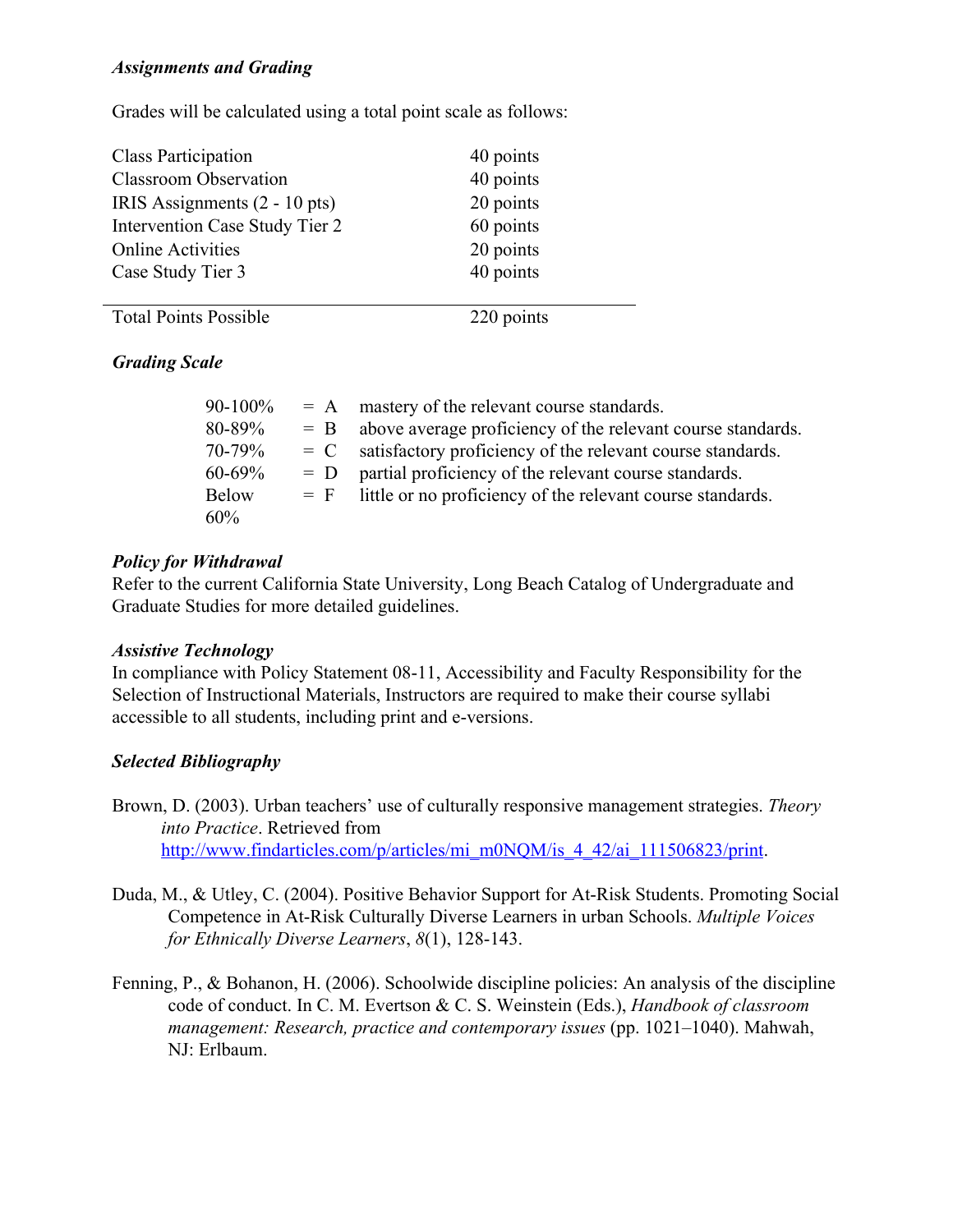- Fenning, P., & Rose, J. (2007). Overrepresentation of African American students in exclusionary discipline, the role of school policy. *Urban Education*, *42*(6).
- Horner, R.H., Sugai, G., Todd, A.W., & Lewis-Palmer, T. (2005). School-wide positive behavior support: An alternative approach to discipline in schools*.* In L. Bambara & L. Kern (Eds.), *Positive behavior support*. New York: Guilford Press.

Medical News Today. (2007, October 22). *ADHD: Excuse or misunderstood?* Retrieved from [www.medicalnewstoday.com/articles/86222.php](http://www.medicalnewstoday.com/articles/86222.php)

- $\bullet$  Rock, M. L. (2005). Use of strategic self-monitoring to enhance academic engagement, productivity, and accuracy of students with and without exceptionalities. *Journal of Positive Behavior Interventions, 7,* 3-17.
- Skiba, R., & Rausch, M. K. (2006). Zero tolerance, suspension, and expulsion; Questions of equity and effectiveness. In C. M. Evertson & C. S. Weinstein (Eds.), *Handbook of classroom management: Research, practice, and contemporary issues* (pp. 1063–1092). Mahwah, NJ: Erlbaum.
- Smith, B. J., & Fox, L. (2002). *Systems of Service Delivery: A Synthesis of Evidence Relevant to Young Children at Risk for or Who Have Challenging Behavior*. [www.challengingbehavior.org](http://www.challengingbehavior.org/)
- Soodak, L., (2003). Classroom Management is Inclusive Settings. *Theory into Practice*, *42*(4), 327-333.
- Sugai, G., & Horner, R. H. (2002). Introduction to the special series on positive behavior support in schools. *Journal of Emotional and Behavioral Disorders*, *10*, 130–135.
- Wood, L. (2006). IDEA 2004 and discipline: A beginner's guide. Retrieved from [www.ldat.org/pdf/IDEA\\_2004\\_Discipline.pdf](http://www.ldat.org/pdf/IDEA_2004_Discipline.pdf)
- Weinstein C., Tomlinson-Clarke S., & Curran M. (2004). Toward a Conception of Culturally Responsive Classroom Management. *Journal of Teacher Education*, *55*(1), 25-38.
- Weinstein, C., Curran, M., and Tomlinson-Clarke, S. (2003). Culturally Responsive Classroom Management: Awareness into Action. *Theory into Practice, 42*(4), 269-276.
- Vitto, D. (2003). *Relationship Driven Classroom Management.* Thousand Oaks, California: Corwin Press.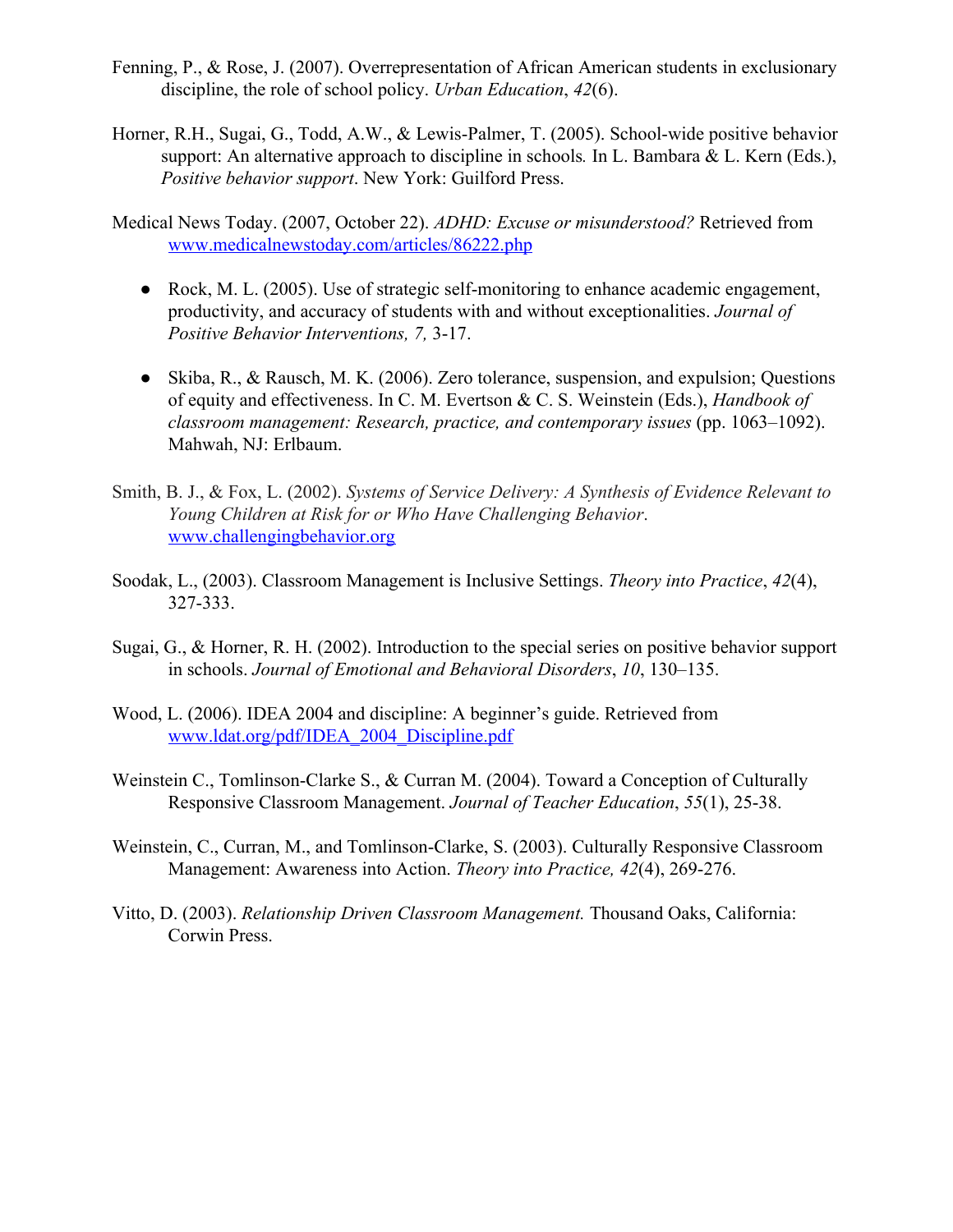# **Syllabus Schedule**

| <b>Session</b> | Date | <b>Topic</b>                                | <b>Assignment</b>                                 |
|----------------|------|---------------------------------------------|---------------------------------------------------|
|                | 1/23 | <b>Course Review</b>                        | Bambara, Janney & Snell, Behavior Support,        |
|                |      | Introductions                               | Chapters $1 & 2$                                  |
|                |      | Legal and Ethical Practices                 |                                                   |
|                |      | Principles of Positive Behavior             |                                                   |
|                |      | Support                                     |                                                   |
|                |      | School-wide PBS (Positive<br>$\bullet$      |                                                   |
|                |      | <b>Behavior Support Teams)</b>              |                                                   |
| 2              | 1/30 | School and Social Factors<br>$\bullet$      | Evertson & Emmer, Classroom Management,           |
|                |      | Influencing Students' Learning &            | Chapter 4 & Chapter 6                             |
|                |      | Behavior                                    |                                                   |
|                |      | Understanding Students' Basic<br>$\bullet$  | In class activity: Writing appropriate classroom  |
|                |      | Psychological Needs                         | goals (Checklist, p. 72; Classroom Management)    |
|                |      | Establishing & Teaching<br>$\bullet$        |                                                   |
|                |      | <b>Classroom Rules and Procedures</b>       |                                                   |
|                |      | The First Days                              |                                                   |
| 3              | 2/6  | Methods for Preventing Challenging          | Evertson & Emmer, Classroom Management,           |
|                |      | Behaviors:                                  | Chapter. 2 (pp. 16-28), Chapter 3                 |
|                |      | Setting up the Classroom                    |                                                   |
|                |      | Environment                                 | Bambara, Janney, & Snell, Behavior Support,       |
|                |      | <b>Building Relationships</b><br>$\bullet$  | Chapter 1 (pp. 8-11), Chapter 3 (pp. 62-63)       |
|                |      | Understanding the Functions of<br>$\bullet$ |                                                   |
|                |      | Behavior                                    | In class activity: ABC Data collection & Activity |
|                |      | <b>ABC</b> Data Collection                  | (IRIS Module)                                     |
| 4              | 2/13 | Responding to Challenging Behaviors:        | <b>Classroom Observation Due</b>                  |
|                |      | • Problem Solving in Context                |                                                   |
|                |      | <b>Behavior Assessment</b>                  | Evertson & Emmer, Classroom Management,           |
|                |      | • Behavior Interventions                    | Chapters 11 & 12                                  |
|                |      |                                             |                                                   |
|                |      |                                             | Bambara, Janney, & Snell, Behavior Support,       |
|                |      | <b>Behavior Interventions</b>               | Chapter 3                                         |
| 5              | 2/20 |                                             | Evertson & Emmer, Classroom Management,           |
|                |      |                                             | Chapters $11 & 12$                                |
|                |      |                                             | Bambara, Janney, & Snell, Behavior Support,       |
|                |      |                                             | Chapter 3                                         |
| 6              | 2/27 | <b>Independent Study: Online IRIS</b>       | <b>IRIS Module:</b>                               |
|                |      | <b>Module</b>                               | Submit to BB by 1:00 pm on 3/5/20                 |
|                |      | The Acting Out Cycle<br>$\bullet$           |                                                   |
| 7              | 3/5  | Conducting an FBA<br>$\bullet$              | Bambara, Janney & Snell, Chapter 4 & Chapter 5    |
|                |      | Data Collection                             |                                                   |
| 8              | 3/12 | <b>Independent Study: Online IRIS</b>       | <b>IRIS Module:</b>                               |
|                |      | <b>Module</b>                               | Submit to BB by 1:00 pm on 3/19/20                |
|                |      | <b>Functional Behavioral Assessment</b>     |                                                   |
|                |      |                                             |                                                   |
| 9              | 3/19 | Generalization & Maintenance<br>$\bullet$   | Bambara, Janney & Snell, Chapter 3 (pp. 71-72)    |
|                |      |                                             |                                                   |
|                |      |                                             | Evertson & Emmer, Chapter 9                       |